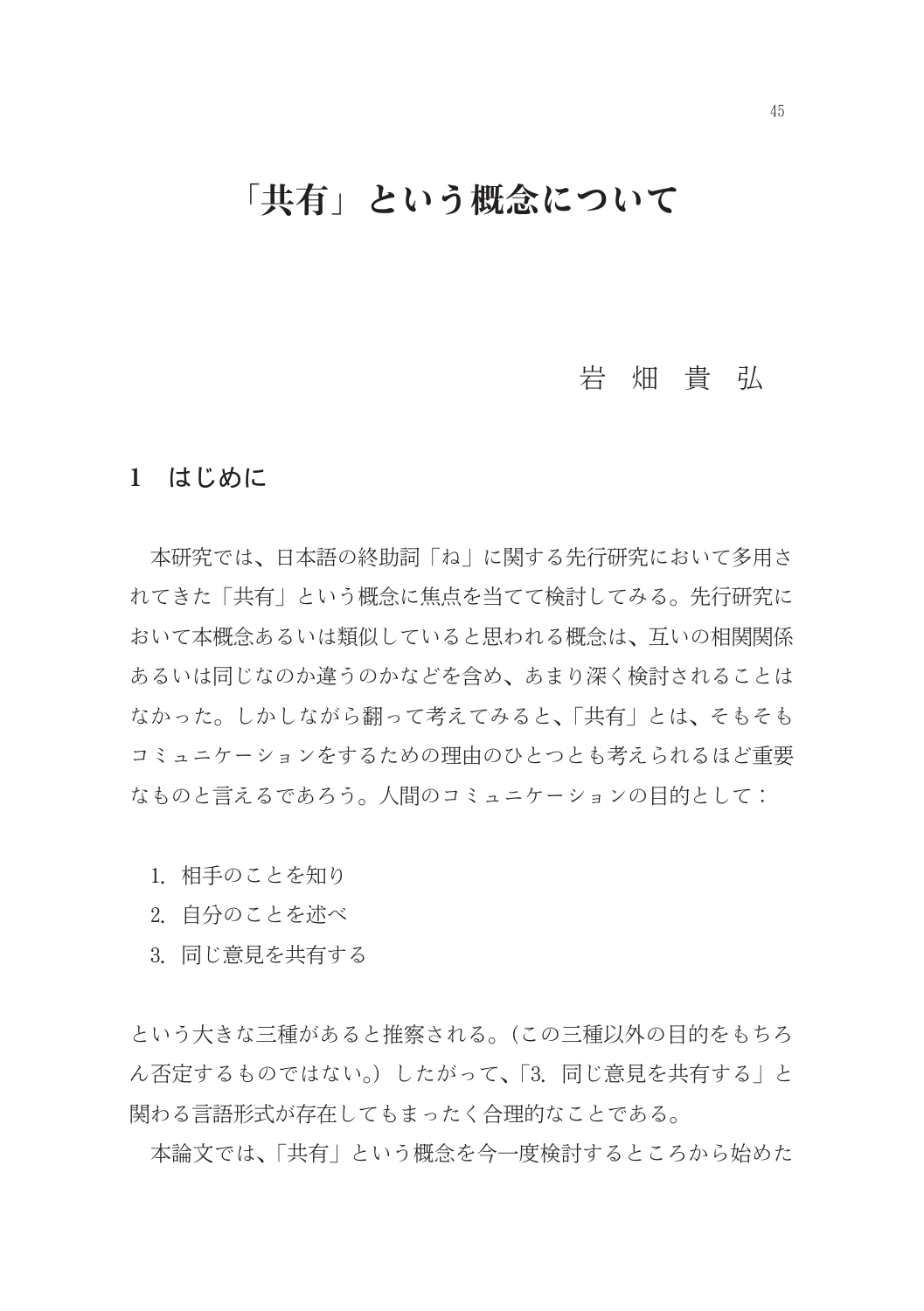い。その後、「共有 | 概念と深く関わっていると思われる日本語の終助 詞「ね」を論じた後、英語・中国語における言語使用・言語形式にその 概念がどのように関わっているのか、あるいは関わっていないのかを検 討することにより、「共有」概念と、個別言語を超えたその普遍性につ いて検討を加えたい。

# 2 日本語の終助詞「ね」と「共有」概念

日本語の終助詞「ね」の使用の根本には、どのような表現あるいは定 義で用いようとも、「共有」的な概念が存在することは以前より指摘さ れてきた。メイナード (1993:102-4) や北野 (1993:73-75) にその簡 |潔な紹介があるように、時枝(1951)、佐治(1956)、渡辺(1968)らに よって早くから「ね」は「同調」の働きを持つと分析され、それ以降長 きにわたって「同調」という概念・キーワードとともに説明されてきた。 時枝(1951)は終助詞「ね」の使用を以下のように説明している。

「国語における一種の感動詞であるが、詞に付いて、それに対する感 動を表現するというよりも、聞き手を同調者としての関係に置こうと する主格的立場の表現」(8 ページ)

しかし最近になり語用論・談話研究が盛んになって「ね」の研究がさら に進むにつれ、「同調」とは少し異なるように思われる概念で「ね」を 説明しようとする研究が数多く現れた。例えば Cook (1988) は以下の ように「ね」の用法を定義している。

「話し手と聞き手両者がお互いに替同していることを示すが、その替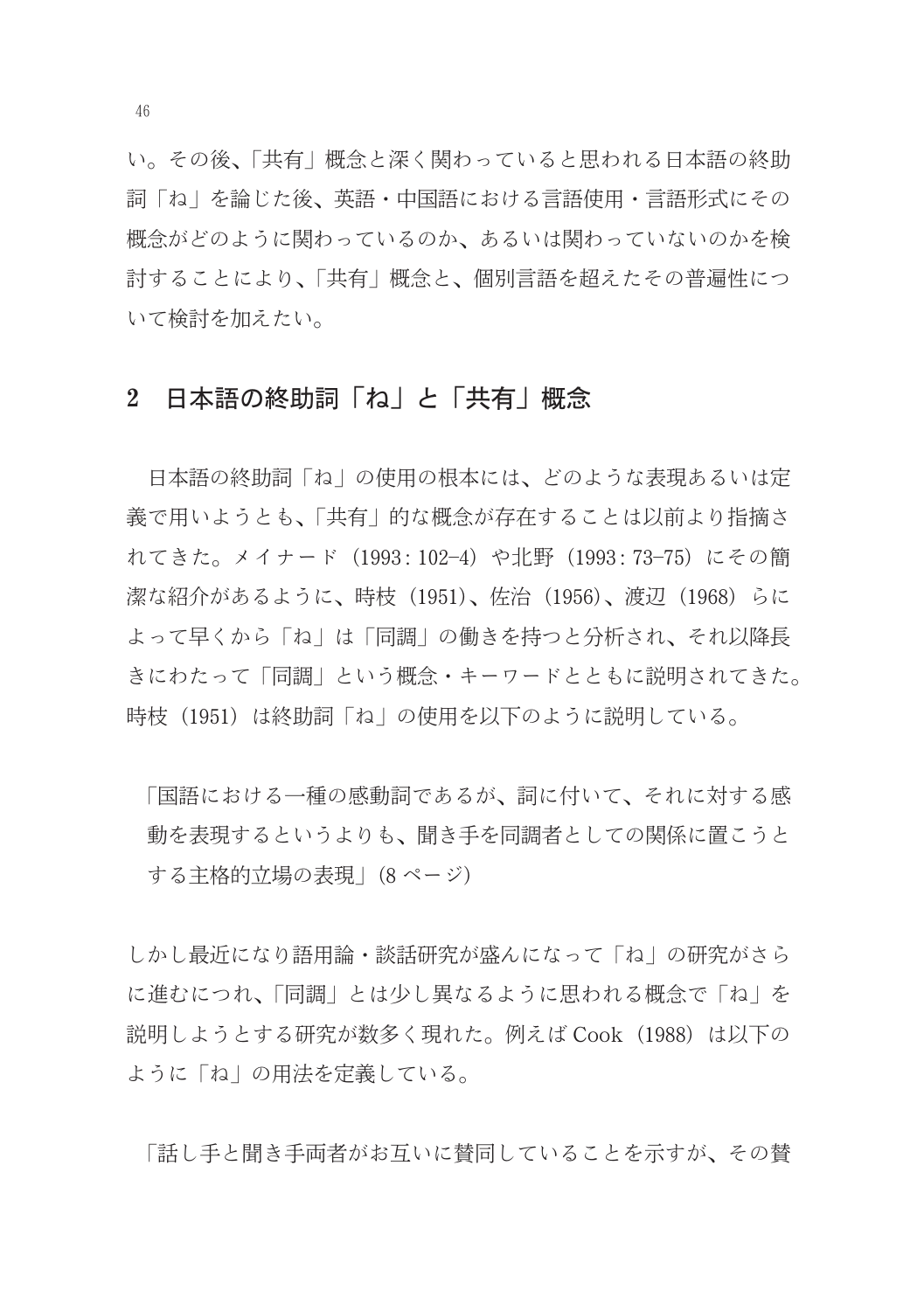意は特にとりたててある話の内容についての替意であるとは限らず、 概して替同しているということである| (152ページ)

ここでは、「概して替同」というのがキーワードになると思われる。

また、最近は「情報」という概念に基づく研究も多いが、その潮流に そって「ね」を分析するものも多い。神尾(1990)では、以下のように 「情報の同一性」がキーワードとなっている。

「『ね』の機能:「ね」は、現在の発話内容に関して、話し手の持って いる情報と聞き手の持っている情報が同一であることを示す必須の標 識である。| (62 ページ)

大曾 (1986) は以下のように「ね」を説明している。

「原則として話し手と聞き手の情報、判断の一致を前提とする」(93 ページ)

また、益岡 (1991) は「情報」ではなく「知識」を用いて以下のように 「ね」を説明している。

「話し手の知識と聞き手の知識が基本的に一致すると判断される場合 には「ね」が用いられ、、」(96ページ)

宮崎(1993)は「融合」や「共有」という表現を用いて以下のように 「ね」の説明を試みている。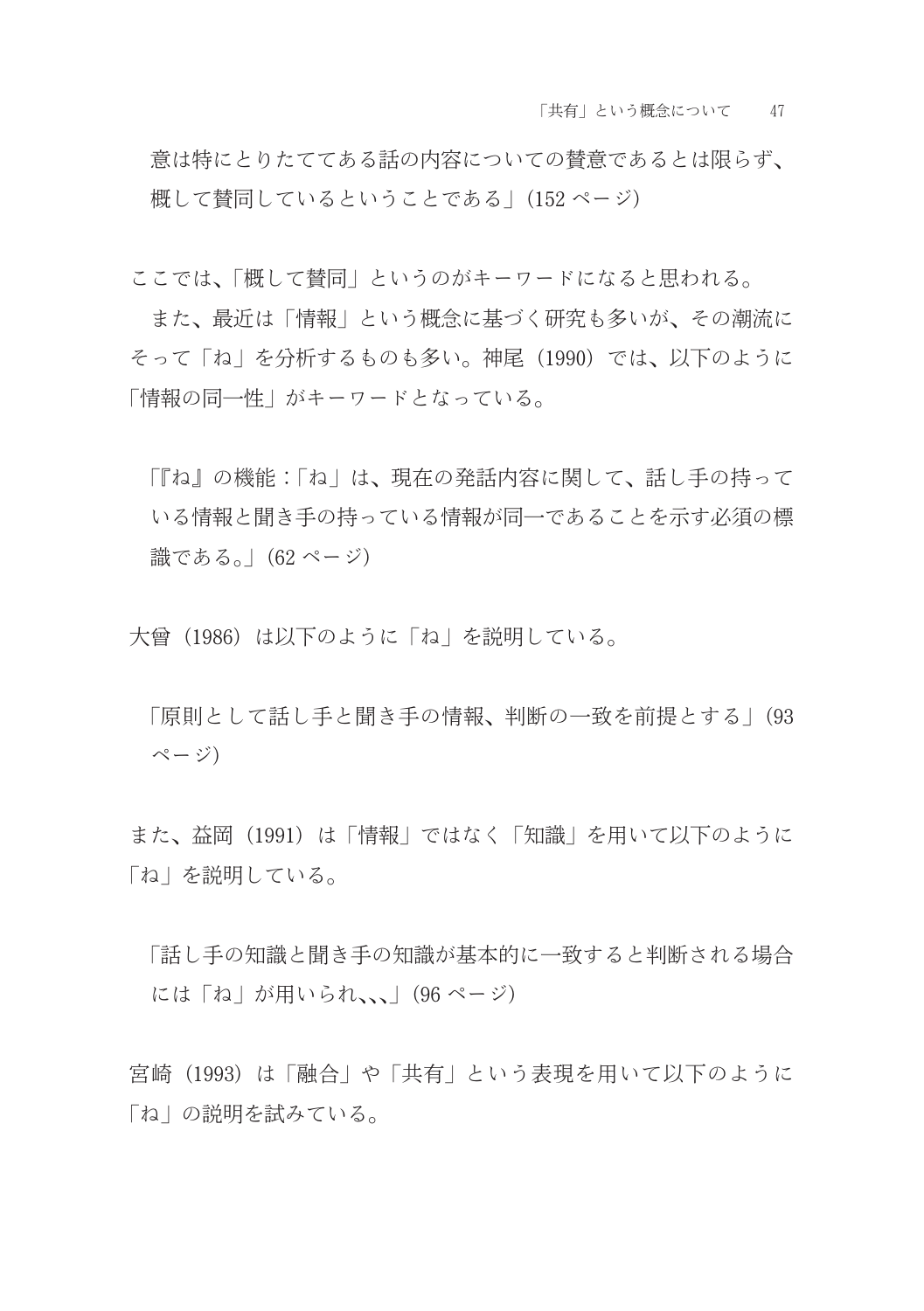「ね…情報を融合領域において確認する。」(47ページ)

「融合領域に属する情報とは『話し手と聞き手が無条件に共有できる 情報』| (46 ページ)

このように「ね」の説明にあたって、「同調」「情報・知識の同一性」 「共有」「融合」などのキーワードが使われてきたが、どれが正しいのか、 あるいはこれらは本当に異なる概念であるのか当然疑問が湧く。

まず、「共有」と「同一」は同じものと考えてよいと思われる。まず 「知識・情報」が「同一」であるということは、話し手Sと聞き手Hが、 当該発話がなされる時において同一と呼んでよいと思われる知識・情報 を保有しているということであろう。

 $(1)$ 



ということであろう。当然ながら任意の知識・情報が完全に同一である とは思えず、またそれを知る手段もありえないことから、話し手が考え るところの、常識的な意味での同一性ということを意味するにすぎない。

一方、「共有」というならば、話し手と聞き手は、当該発話がなされ る時において、ある知識・情報を共に所有しているということになろう。 これは:

 $(2)$ 



と図示できよう。

48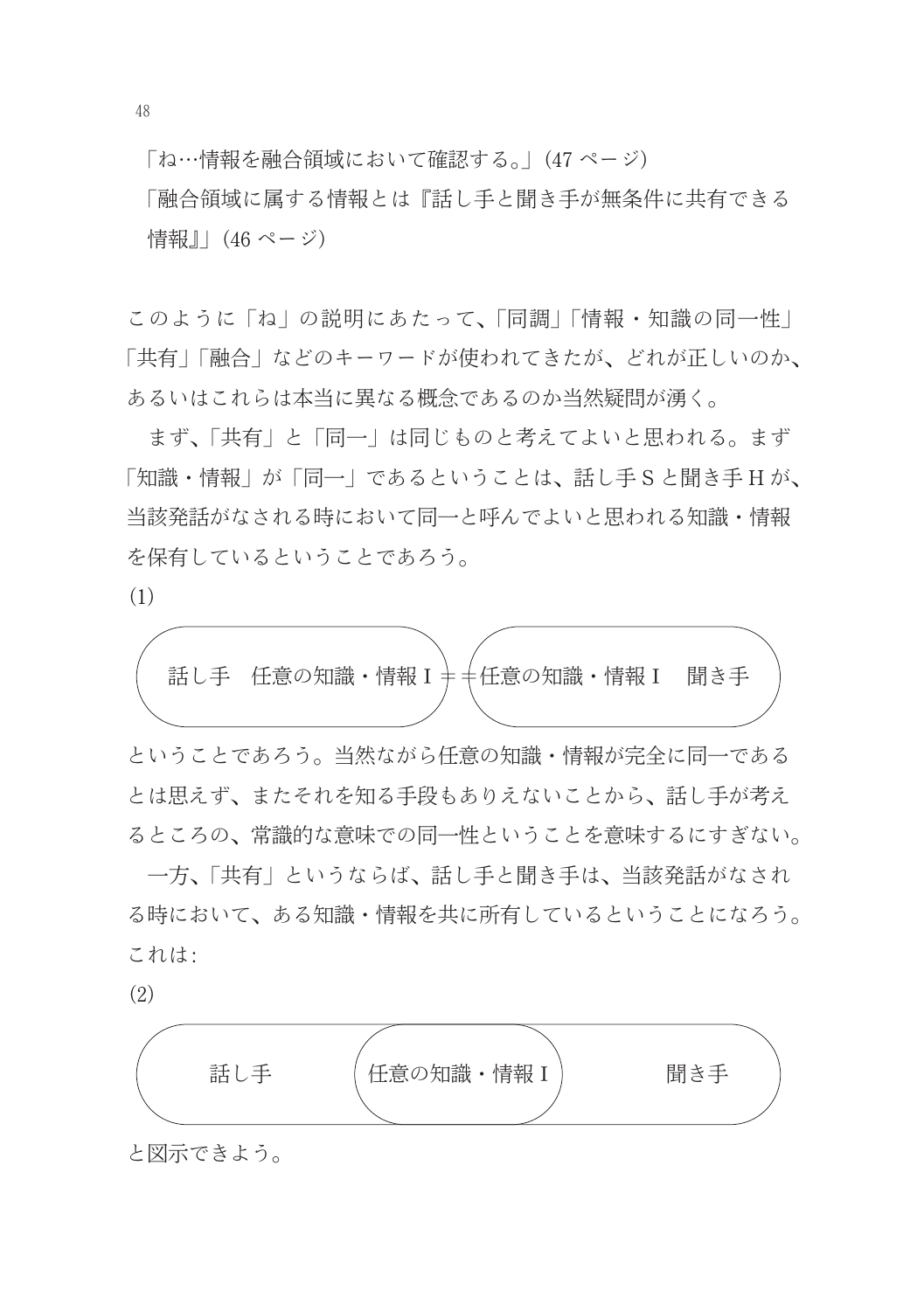(1) と (2) は一見異なる状態のように見えるが、実は同じものをや や異なった方法で表わしているにすぎない。任意の知識・情報を、もう 少し卑近な例で、かつ実熊のあるもの一十地が「共有」されているとい う状態ーで考えてみよう。

 $(3)$ 

| 土地L |  |
|-----|--|
|     |  |

「土地LがAとBによって共有されている」=Aが持つ土地Aの所 有権とBが持つ土地所有権は同一であるということを意味している。 そしてAとBは土地を売却等しようと思えば、一枚の契約書にサイン するなど、同一の行動をとらねばならない。

これを少しずれた側面から見てみよう。すると、それはある意味、A とBは土地Lとのかかわりにおいて、融合した存在とも言える。つま り、十地の所有状況を中心に見れば、「同一」「共有」であるが、所有者 の状況を中心に見れば、「融合」といえる。

さらに言えば、「同調」つまり、この場合、「同一の土地を持ってい る」と互いが確認するというのは、もちろん「同一」「共有」が成り立 っていて、そのうえで「同調」がなりたつということである。図に表わ せば:

 $(4)$ 

(4)

\n(
$$
\sqrt{\frac{1}{\sqrt{7}} - \frac{1}{4}}
$$
  $\frac{1}{\sqrt{7}}$ 

\n所有者のあり方から見ると

\n[้] 『配合』

\n[ $\frac{1}{\sqrt{7}}$  1

\n[ $\frac{1}{\sqrt{7}}$  1

\n[ $\frac{1}{\sqrt{7}}$  1

\n[ $\frac{1}{\sqrt{7}}$  1

\n[ $\frac{1}{\sqrt{7}}$  1

\n[ $\frac{1}{\sqrt{7}}$  1

\n[ $\frac{1}{\sqrt{7}}$  1

\n[ $\frac{1}{\sqrt{7}}$  1

\n[ $\frac{1}{\sqrt{7}}$  1

\n[ $\frac{1}{\sqrt{7}}$  1

\n[ $\frac{1}{\sqrt{7}}$  1

\n[ $\frac{1}{\sqrt{7}}$  1

\n[ $\frac{1}{\sqrt{7}}$  1

\n[ $\frac{1}{\sqrt{7}}$  1

\n[ $\frac{1}{\sqrt{7}}$  1

\n[ $\frac{1}{\sqrt{7}}$  1

\n[ $\frac{1}{\sqrt{7}}$  1

\n[ $\frac{1}{\sqrt{7}}$  1

\n[ $\frac{1}{\sqrt{7}}$  1

\n[ $\frac{1}{\sqrt{7}}$  1

\n[ $\frac{1}{\sqrt{7}}$  1

\n[ $\frac{1}{\sqrt{7}}$  1

\n[ $\frac{1}{\sqrt{7}}$  1

\n[ $\frac{1}{\sqrt{7}}$  1

\n[ $\frac{1}{\sqrt{7}}$  1

\n[ $\frac{1}{\sqrt{7}}$  1

\n[ $\frac{1}{\sqrt{7}}$  1

\n[ $\frac{1}{\sqrt{7}}$  1

\n[ $\frac{1}{\sqrt{7}}$  1

\n[ $\frac{1}{\sqrt{7}}$  1

\n[ $\frac{1}{\sqrt{7}}$  1

\n[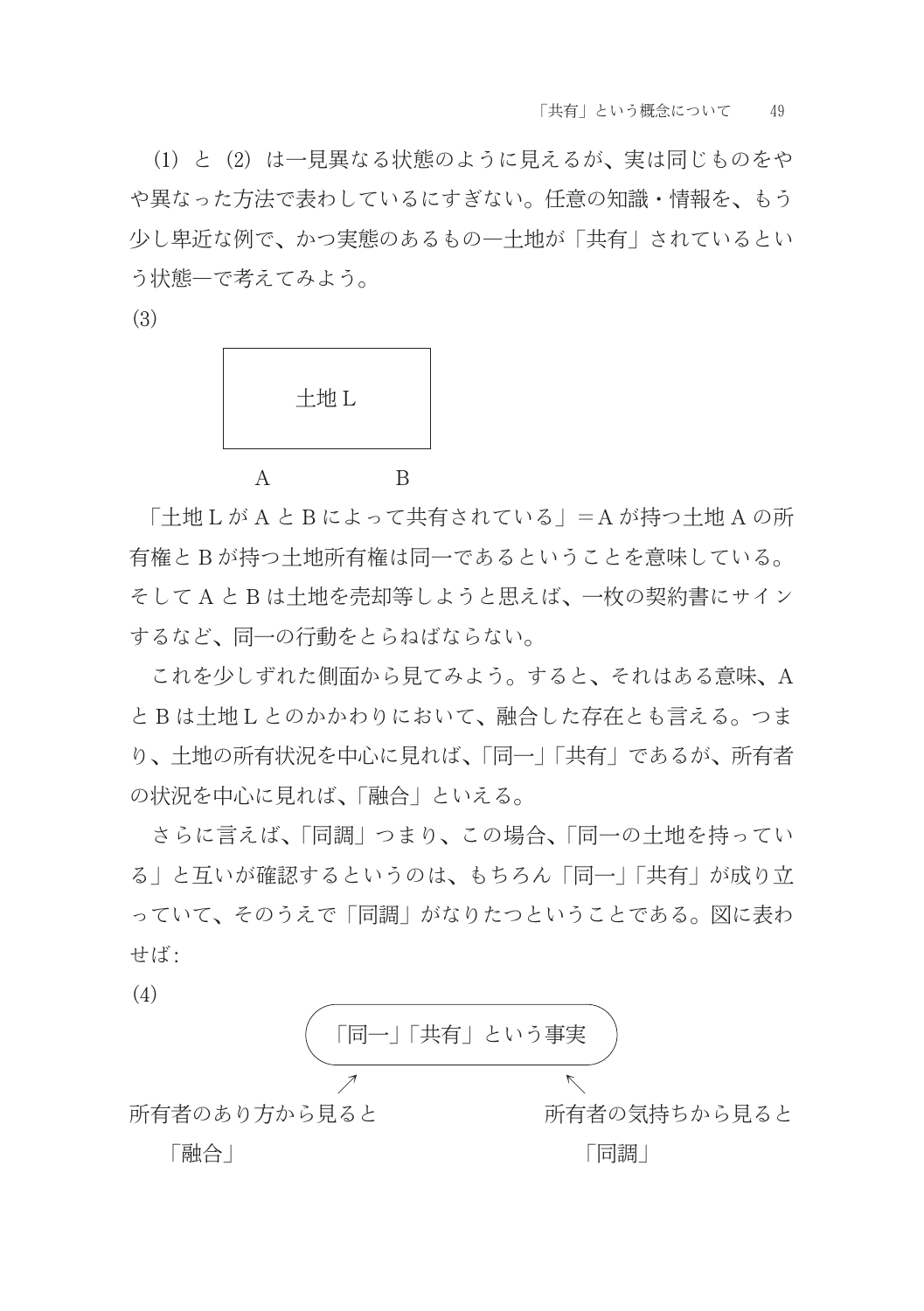このように、「共有|「同一|「融合|「同調」というのは基本的には同じ ことを違う側面から描写したもののようである。それらの差異は、おそ らくより大きなフレームワークとの関わりで決定されるものであり、こ こではそこに立ち入らず、「共有」を持ってこの概念を代表させること にする。

日本語の終助詞との関わりで「共有」(ならびに類似概念) を語ると きに検討しなくてはいけないもうひとつの問題は、「共有」とは一体何 を共有するのか、ということである。例えば:

(5) 今日はいい天気ですね。

ということであれば、「今日はいい天気である」という情報なり、知識 なりが共有されていると話し手が認識していると考えられる。これは比 較的分かりやすい。

しかし一方で、終助詞「ね」には以下のような使い方もある。

(6) それじゃ次回は上野の博物館に行こうね。

ここにおいて「共有」されていると見られるものは「次回は上野の動物 |園に行く | ということよりはむしろ 「次回は上野の動物園に行こう | と いう話し手・聞き手の同一の行動そしてそうする合意が「共有」されて いる、あるいは「共有」しようと話し手は試みていると考えるのが自然 であろう。以下の例:

(7) これおいしいから食べてね。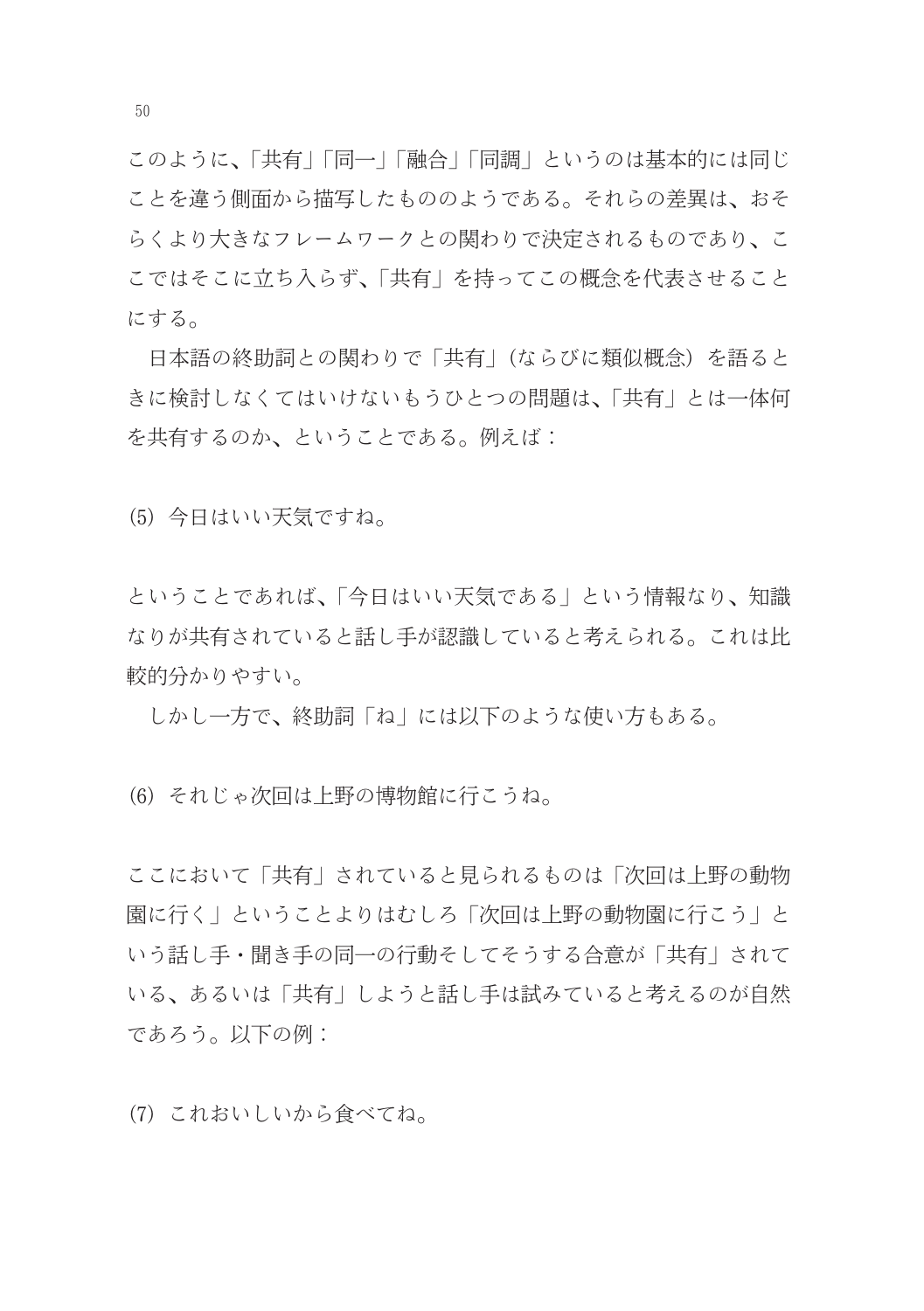この例においても、話し手が聞き手と共有を試みているその内容は「お いしいから食べて」という提案・勧めることまでを含んでいる。これは 情報・知識というより、話し手の気持ちを含んでおり、「ね」はそこま で含んで「共有」を示すものといえる。

このように考えると、広く指摘されている通り:

(8) \*すぐに帰ってこいね!

という命令文+「ね」が使えない理由というのもはっきりとしてくる。 つまり、命令文というのは話し手から聞き手への一方通行的な伝達形式 であり、そのような話し手の意図と「共有」という考えは本来的に相容 れないと自然に説明可能である。

# 3 「共有 | 概念と日本語の終助詞「ね |

ここであらためて述べるまでもないが、数多くの先行研究が示してき た通り「ね」には一見さまざまな用法がある。それを全て網羅するのは 本論文の目的には必要ないし、何より紙面が足りないため、別の機会に 譲る。以下に、「ね」の用法のうち3種類を挙げて検討する。

#### 3.1 同調の「ね」

多くの国語学者によって「同調のね」と呼ばれた、「ね」の典型例とも 言えるのが以下のようなものである。

(9) A:いやぁ、今日は本当にいい天気ですね。 B:ええ、そうですね。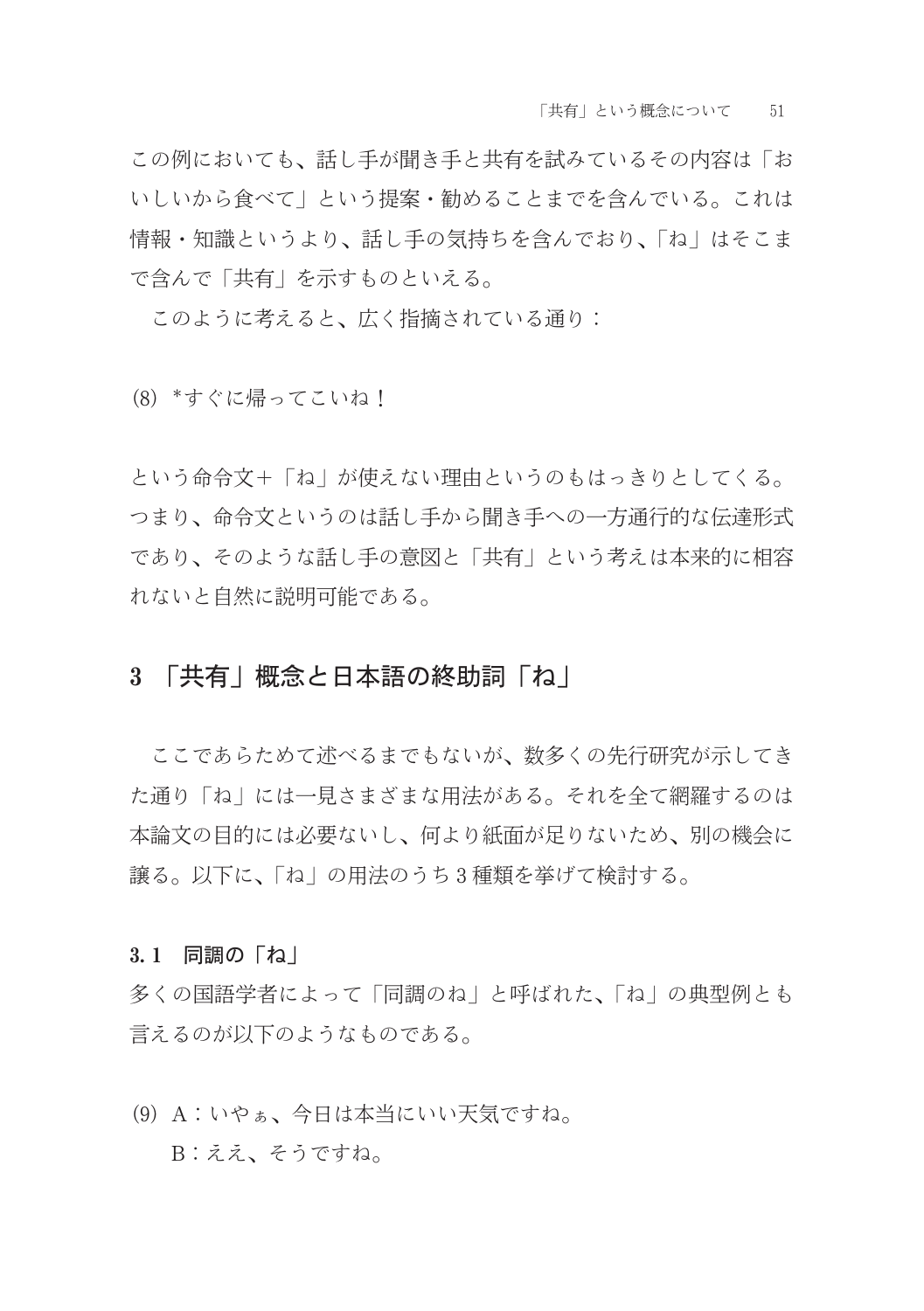眼前に広がる青空のもとで、「今日はいい天気だ」という事実・情報は 聞き手とももちろん「共有」されていると認識されていると推定される。 そのため、それを明示するための標識として「ね」が使用されていると いう説明が可能である。

ここにおいては「共有」よりも「同調」のほうがよりよい。

(10) A:いやぁ、いい天気だなぁ。

B:うん、そうだね。

A は独り言でなくてもこれを言う。A はB も同一の情報を持ち合わせ ていることがわかっているのだから「ね」を使わなくてはいけない感じ もするが、実際に使わなくてもよい。これはつまり「同調」がこの発言 の主眼ではないからと言える。

これはある意味典型的な「ね」の使用であり、特に説明に困ることは ない。

#### 3.2 自己確認の「ね」

「ね」の典型ともいえる上述の「同調のね」は、「共有」概念でなんら説 明に困ることはないわけであるが、比較的最近指摘された「自己確認の ね」は一見「共有」(や「同調」などの同一概念)では説明ができない。

(11) A: 今何時ですか。

B:えぇと、7時ですね。

この例は近年の「ね」に関する議論においてとりわけ注目をあびてきた。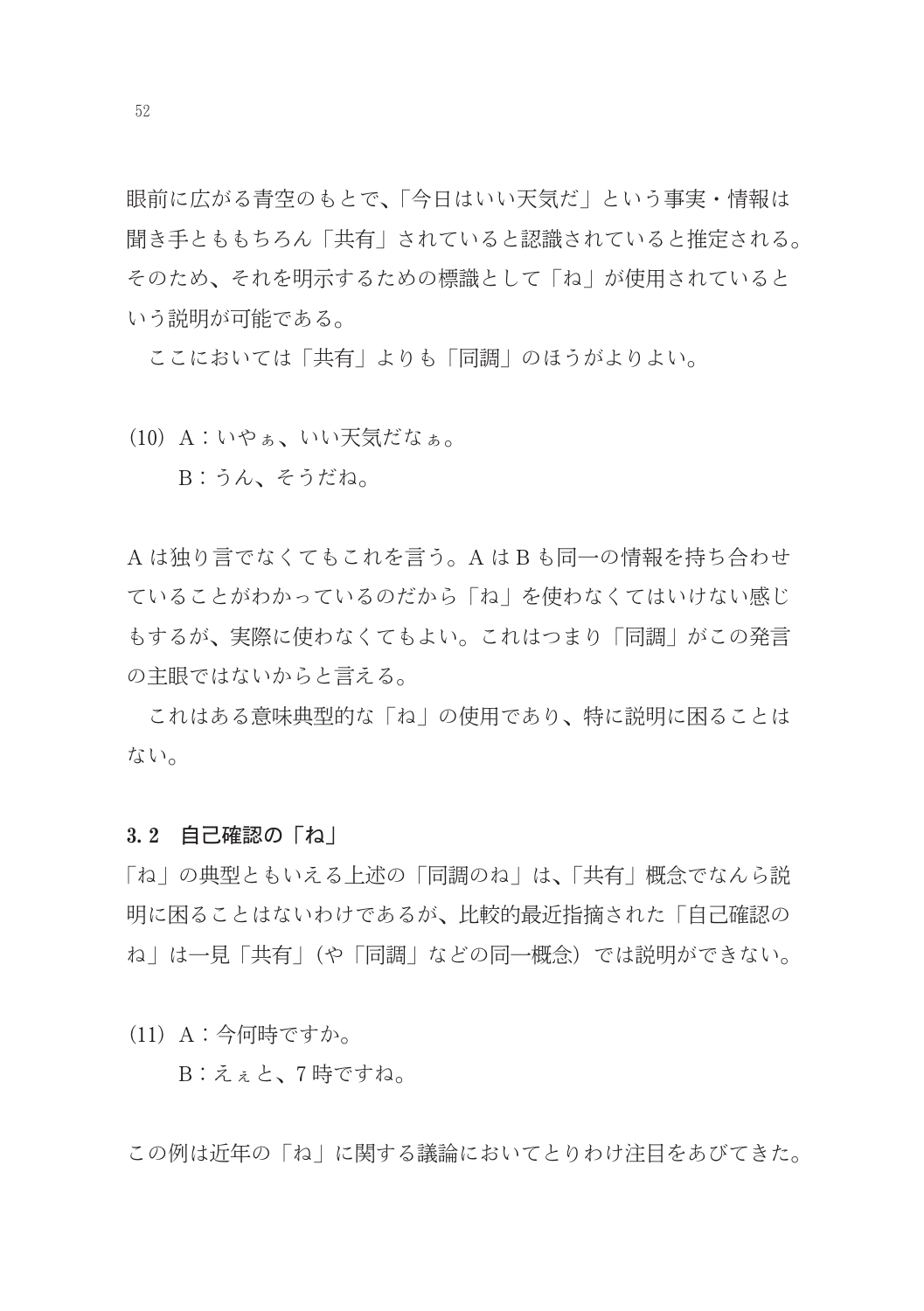従前の「同調」を基調とした考え方では説明できないからである。つま り、Bが提供する「(現在の時間は)7時である」という情報·知識は 明らかに A にとっては新情報であり、「いい天気ですね」といった時に みられる「同調」とは一線を画すからである。(この例がもとになり、 一連の「情報の一致」という考えが提出されている。本論文のテーマか らは外れるため、詳細については触れない。詳しくは金水1993など参 照。)

しかしこれも「共有」という考え方を少し広く解釈すれば十分に説明 可能な例である。つまり、確かに発話時点で「7時である」という情報 は字義通りには共有されていないが、「共有」されるべき・「共有」に値 する情報と考えれば一つまり実際に「共有」される前の一歩手前と考え ればなんら問題ない。「共有」されているということが「ね」の用法の コアであるとするなら、派生的用法として先取りの「共有」状態を 「ね」を付加して表わす、といえる。実際に上述の例と異なり、質問に 対する答えでない場合には非常に「ね」が使いにくい。

(12) (店内に残っている客に対して店員がこう言う)

?すいませんが、閉店の時間ですね。

また、上述の「自己確認のね」には「えぇと」のような「確認」をあら わすような間がないと使いにくいという特徴が指摘されてきたが、これ も即座に回答するような状況、あるいはそのような情報である場合は、 一方から他方へと伝達するという意図が強くなり、「共有」という意図 がその分弱くなるからと考えられる。

(13) A: これ、いくらですか。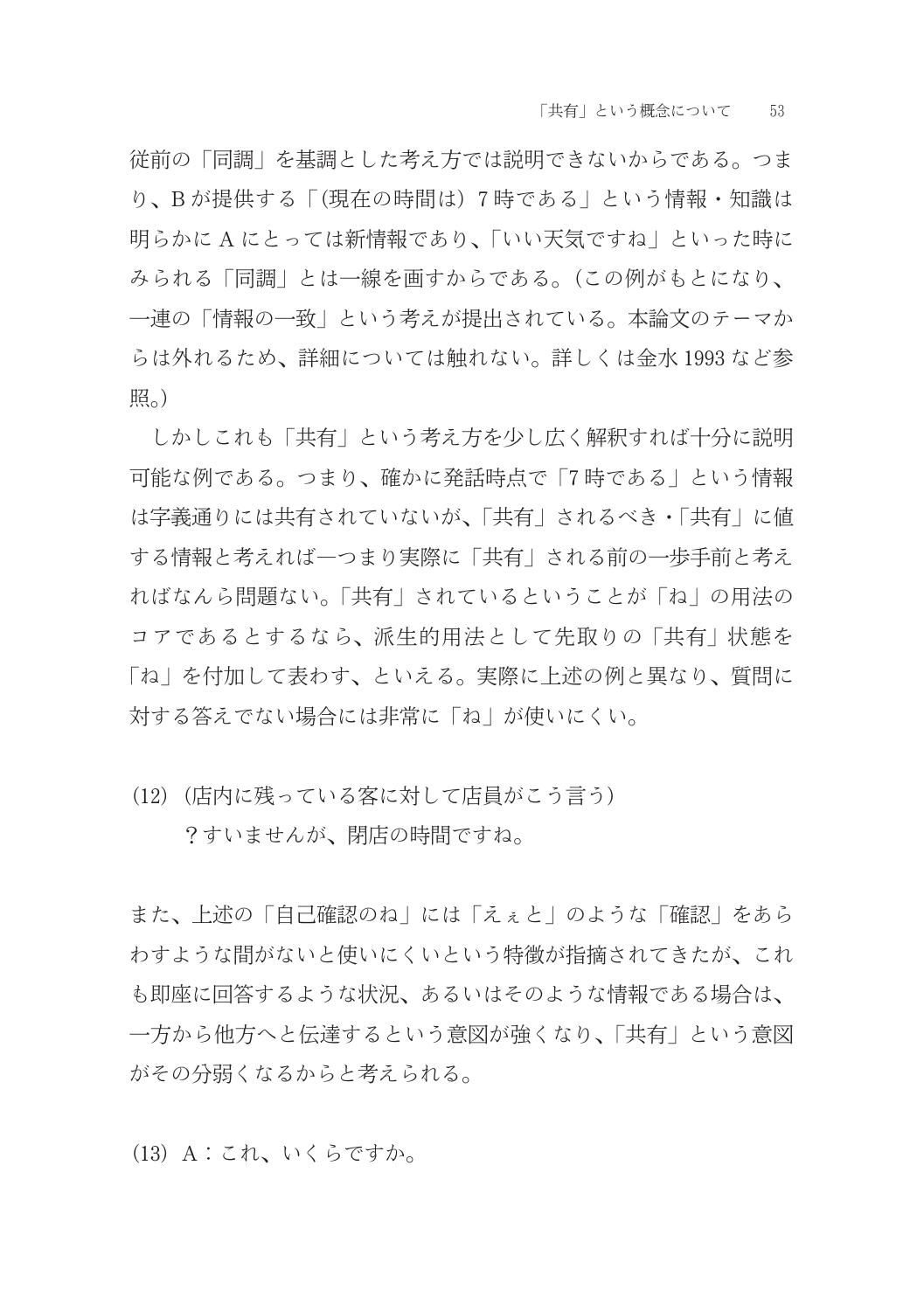B:1000円になります。

このように「共有」という考え方を中心にして、それを広く解釈すれば 「自己確認のね」のような派生的用法も問題なく説明可能である。

#### 3.3 拒否・拒絶のね

「拒否・拒絶のね」の用法とは次の例に見られる。

(14) A: こんなこともわからないの? B: わからないね。 (蓮沼 1992)

この例においては、Bが「わからない」という情報は明らかに共有され ていないが、それでも「ね」が用いられている。これは広い意味で共有 されていることが前提の「ね」なのにあえてその要件を満たしていない のに「ね」をもちいるため、皮肉的ニュアンスが生じる例と思われる。 いわば「ね」の根幹にあるものが「共有」概念であることを逆手にとっ た用法と言えるのではないか。

拒否・拒絶の「ね」のメカニズムはおいておくとしても、日本語にお いては「共有」概念がすくなくとも終助詞ネの説明においては有用であ ることは疑いがないように思われる。

## 4 「共有 | 概念とその普遍性

日本語の「ね」にあたる表現がないかということでよく引き合いに出 されるのが英語である。まずは以下の例を見てみよう。

54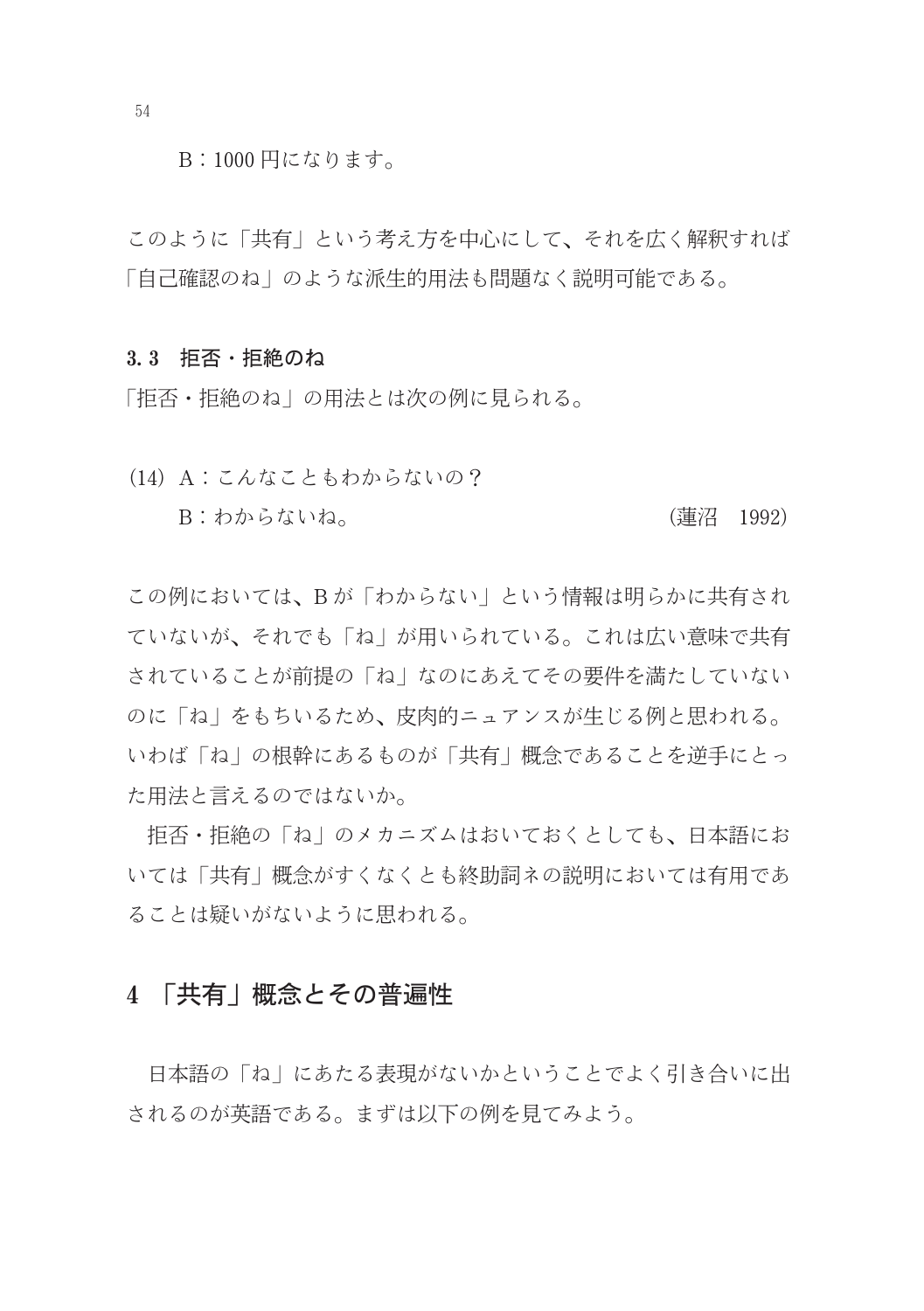$(15)$  A : It's a beautiful day today! B: Yeah. it is!

It's a beautiful day today という知識・情報は明らかに A・B 共に共 有されているしそれを当然認識していると思われるが、まったくそれを 明示するものがないことから、日本語と同じような方法では表示しない ようである。

それでは、英語には他に「ね」にあたるような表現は存在するのだろ うか。即座に浮かぶのが you know という表現である。これは Schourup (1983) が談話小辞 (discourse particle) という観点から詳しく 分析している。神尾 (1990) に簡潔な説明があるため、そこから抜粋し てみる。Schourup は「コミュニケーションの成立」というのを以下の ように規定した。

「…コミュニケーションの成立とは、発話の結果、話し手および聞き手 の内的世界がその発話に関して同一の状態になることにある。|(61ペー ジ)

これを前提として Schourup は vou know の機能を以下のように定義 している。

「vou know は、話し手がこの同一性に疑問を感じた時、現在発せられ ている発話の内容に関して、2つの私的世界(=話し手と聞き手それぞ れの内的世界。著者注)の状態が同一であるか否かをチェックする機能 (61ページ、下線は本論文の筆者) を持つ。|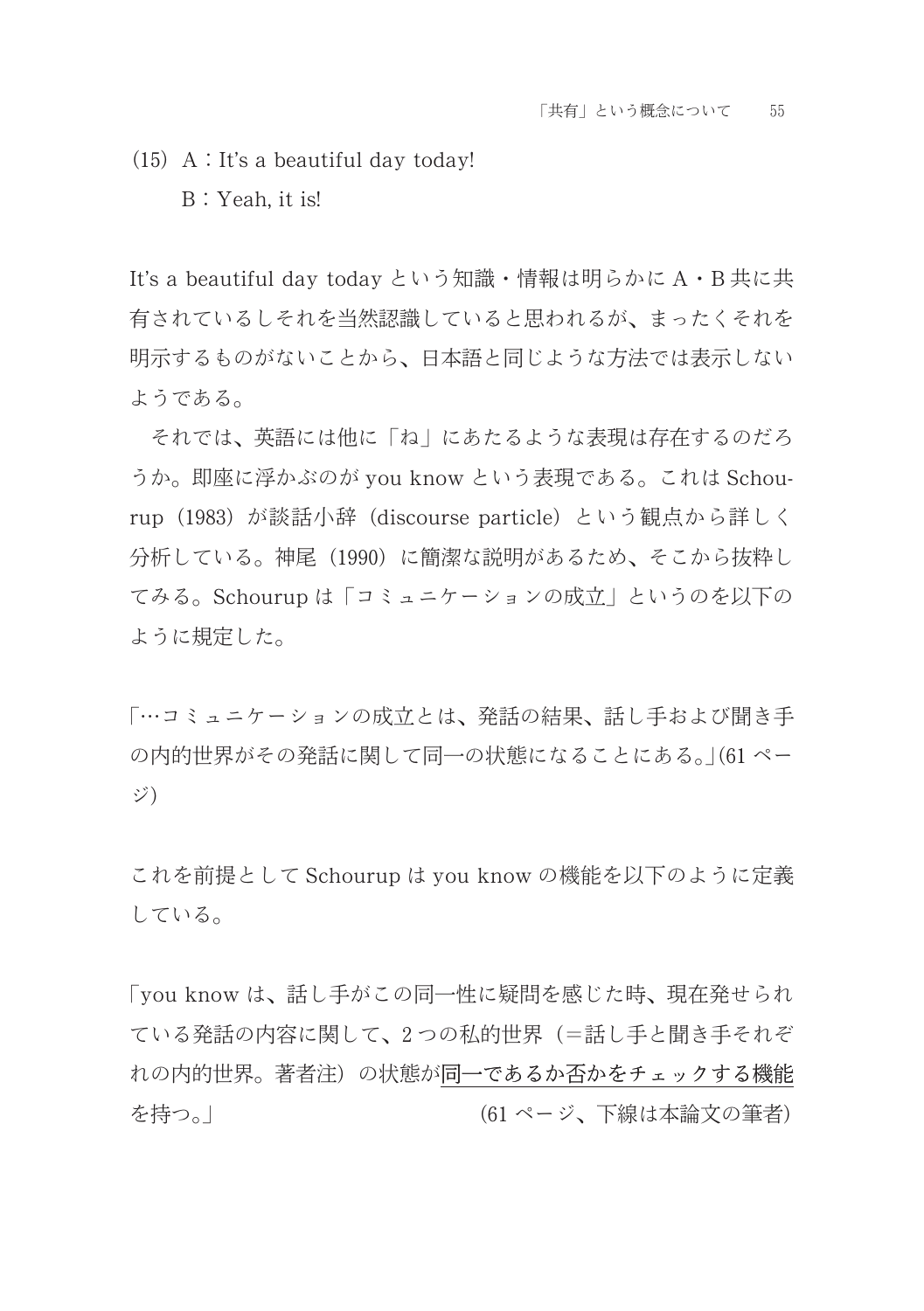Schourup によるこの分析を正しいと見るならば、ここには明らかに 「共有」概念との共通性が見てとれる。

しかし、もちろんまったく同一ではない。実際に上述の「ね」の例と 同様のコンテクストで英語に訳してみればそのまま you know に訳せ ない事実からも明らかである。

- $(16)$  A : How much is this? B: \*Twelve dollars, you know.
- $(17)$  A : Why don't you visit your sister and help her? B: \*I never want to do that, you know.

上述の例は日本語における「ね」が使われているものをほぼ訳したもの であるが、明らかにおかしい。

それでは、日本語の「ね」と英語の you know はどこが違うのか。 これまでの先行研究・およびここで取り上げた例・そして上述した「共 有」概念との関わりからまとめると以下のようになるであろう。

(18)日本語の「ね」:情報が「共有」されている。そうではない場合も 存在するが、それはその前提を逆手にとった皮肉的用法である。

(19) 英語の you know:情報が共有されつつあるプロセスの途上にお いてそれをチェックしている。大抵の場合は結果として「共有」されて いると言えるが、you know の使用はそれを前提とはしていない。

このように、日本語の「ね」と英語の vou know は同様の概念を使用

56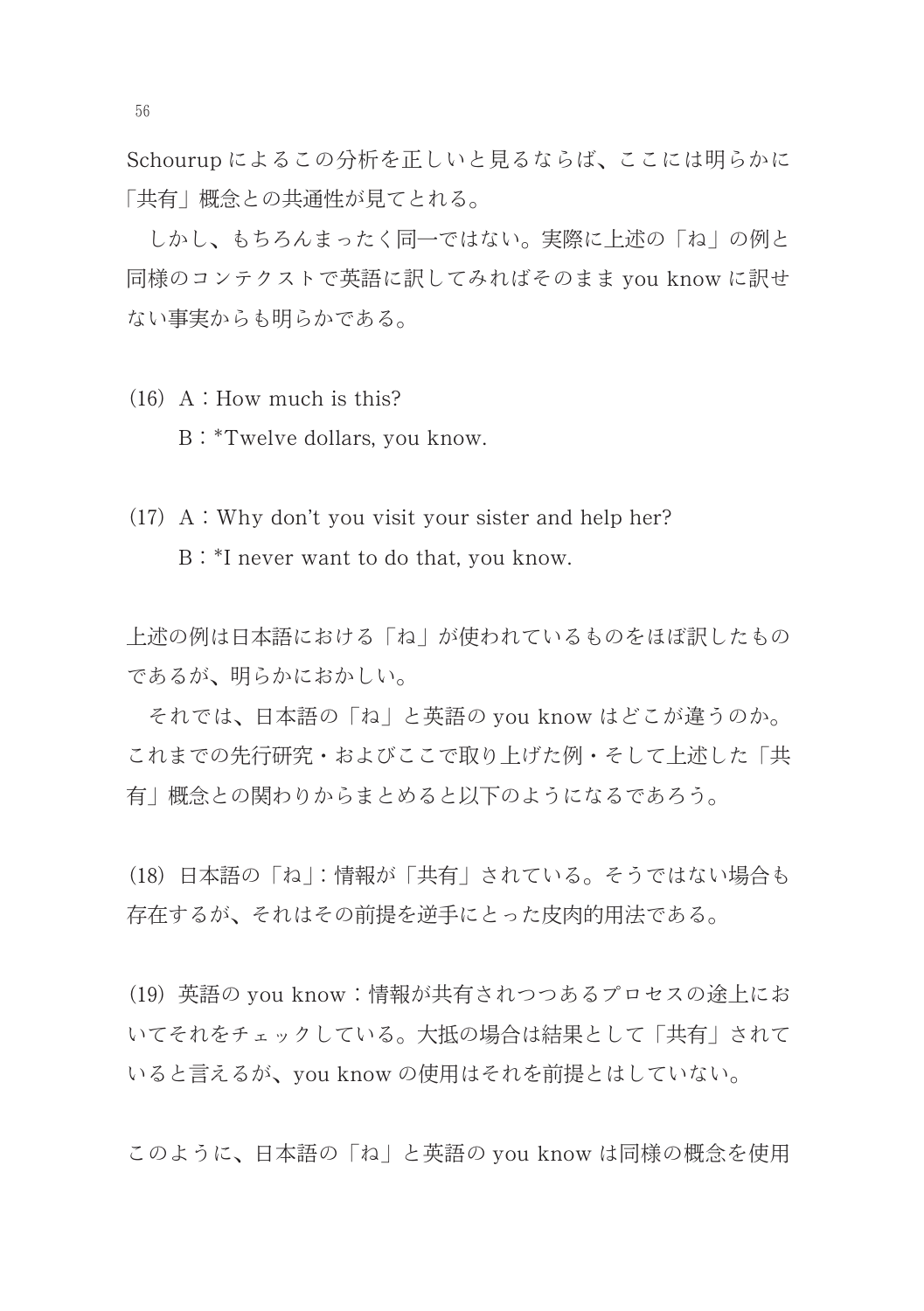しているようには思えるが、その用い方が異なるために対応しない表現 となっていると思われる。

ここまで日本語と英語の例を見たが、その他の言語ではどうなのか当 然興味が湧いてくる。広く知られているとおり、台湾ではその地域の言 葉である台湾語に加えて、標準中国語も国語としてほとんどの人に日常 的に使われている。それはいわゆる我々が知るところの中国語と基本的 に同じであるが、台湾語その他の影響が多少見られることも事実である。 その中に、「啊」という文末助詞がある。

(20) A: 今天天気很好啊。(今日は天気がいいね。)

B:対、很好啊。(うん、そうだね。)

(21) A: 你能来嗎? (あなた、来られる?) B:能啊。(来られるね。)

このような例を見ると、日本語の「ね」と通じるものを感じるのは確か である。実際、啊は「友人同士の会話に多用され、かしこまった会話に は使いにくい|「啊を付加すると、話し手と聞き手の距離が近くなるよ うな感じがある」という母語話者の一般的感想が得られる。

しかしながら、細かく見ていくと「啊」は「ね」と大きく異なる使用 が見られる。

(22) 你下午要去買什麼啊?(あなた、午後何を買いにいくつもりな  $\oslash$  ?)

この例においては聞き手に対する純粋な質問であり、日本語においては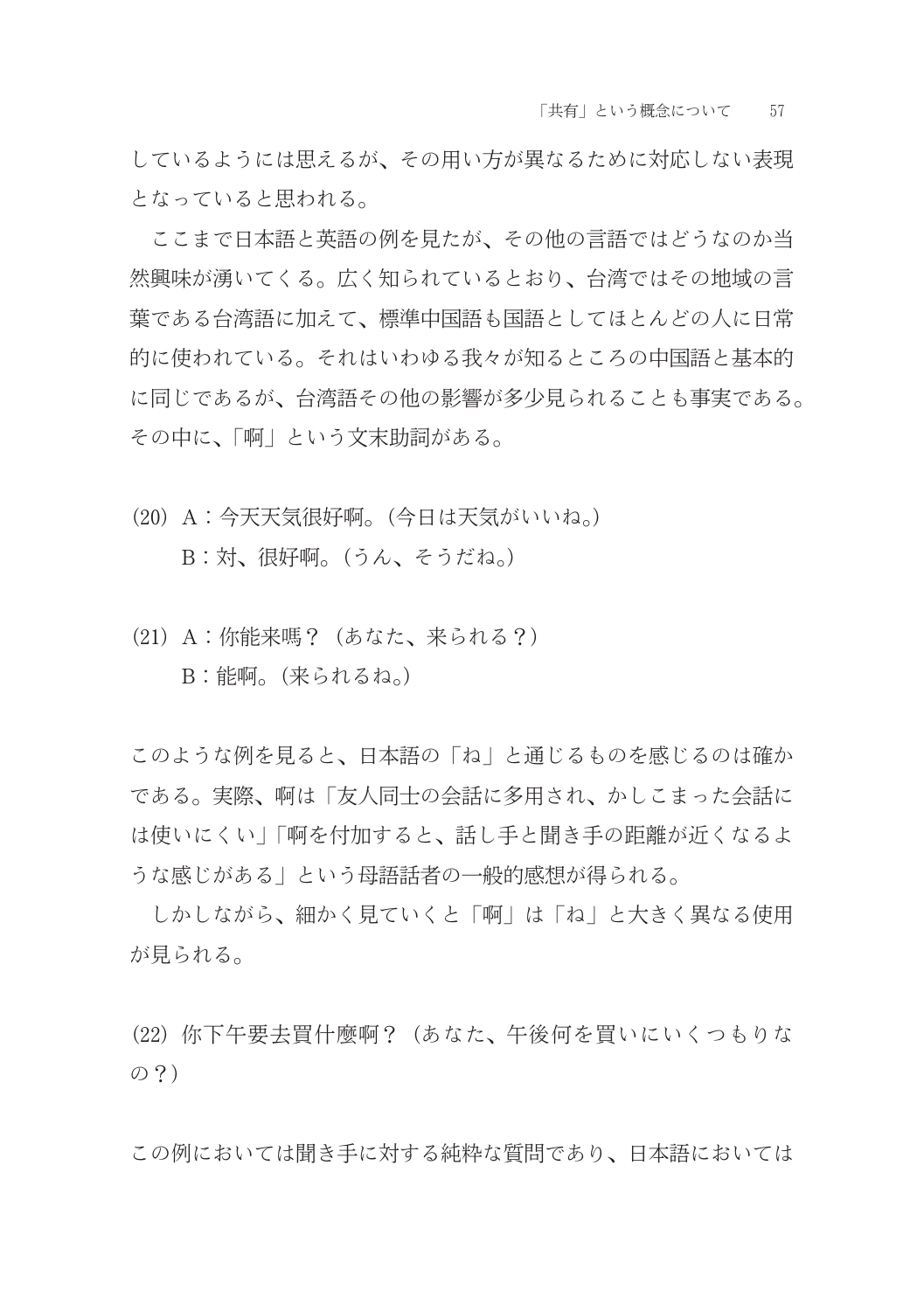そのような場合は「ね」が非常に使いにくい。(\*あなた、午後何を買 いにいくつもりなのね?) 一方の中国語では「啊」が何の問題もなく使 用可能である。

このようなことを考えるとき、中国語の「啊」という文末助詞は日本 語のように「共有」であることを示すマーカーでないのは確かであろう し、また vou know とも異なって、「共有」を促しているわけでもない ようである。しかし一方で、母語話者の感想にあるように、「親しみ」 などがキーワードとして認識されており、「ね」や you know との共通 点も多い。主に台湾で多用される「啊」がなんらかの意味で「共有」概 念をもとにした文末助詞であるか、あるいは中国語において「共有」概 念をもとにした他の言語形式や語があるかどうかは今後の研究の目標の ひとつとしたい。

## 5 おわりに

本論文では、日本語の「ね」の分析において用いられる「共有」「同 調|あるいは類似の概念について検討を加えた。結果として、そのよう な概念は基本的に同じことを別の角度から見たものであり、どのような 用語を用いるかということはその分析が立脚する理論にもよるため、あ まり厳密に取りざたすることは意味がないことを見た。また、そのよう な「共有」概念は我々のコミュニケーションと密接に関わっており、広 く言語形式と関わっていることが予測されるが、その例として日本語の 「ね」や英語の you know とのかかわりをみた。中国語の「啊」という 文末助詞もこの観点から検討を加えたが、これに関しての結論は持ち越 しとしたい。